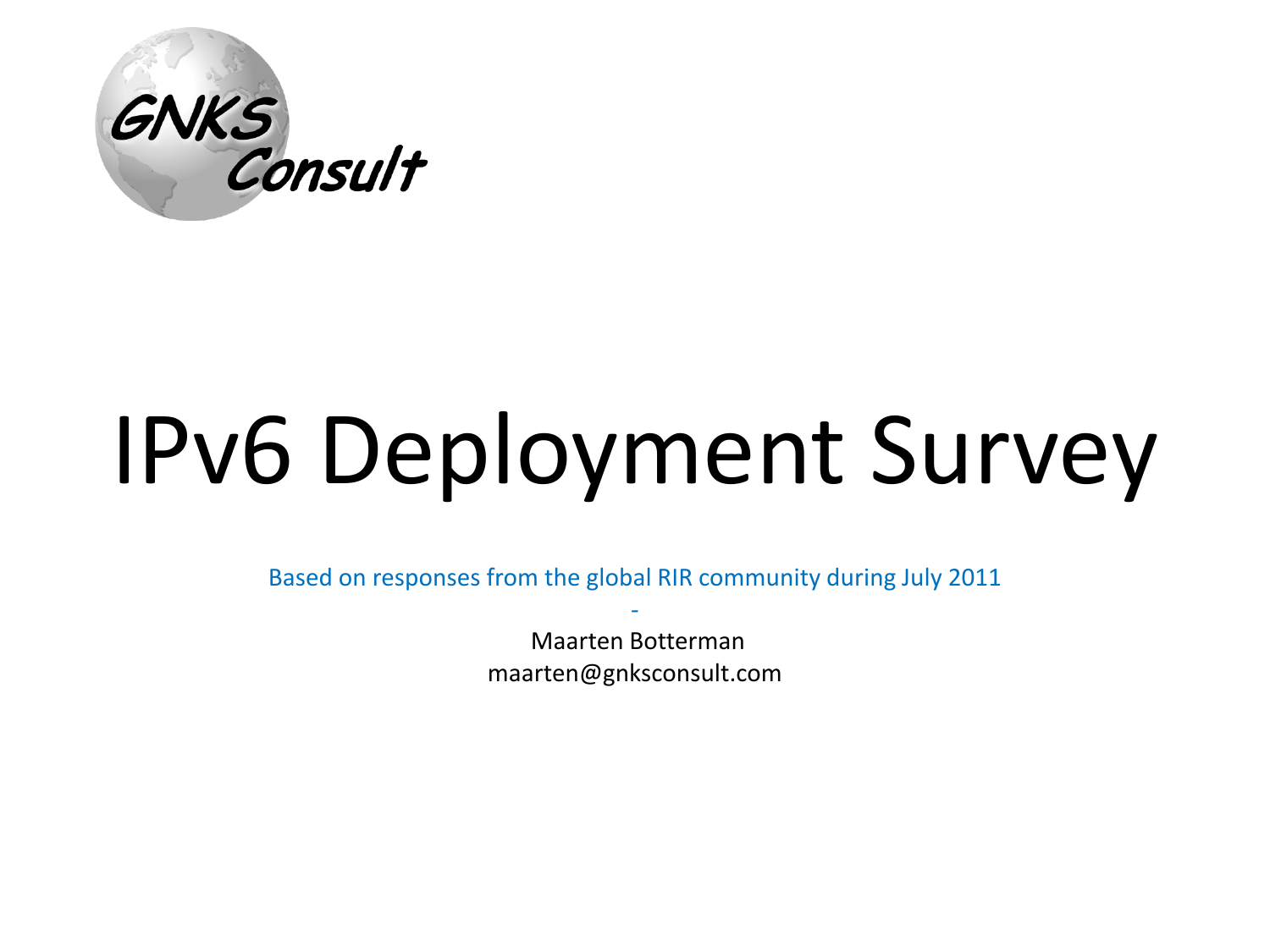#### Setting the scene

- The Internet has become a fundamental infrastructure, worldwide, for economic and social activity, and its usage continues to grow exponentially:
	- More users
	- New applications (eg mobile, RFID etc)
- The transition from IPv4 to IPv6 is the only sustainable option, in the long run.
- A smooth transition requires understanding the challenges, and a timely start.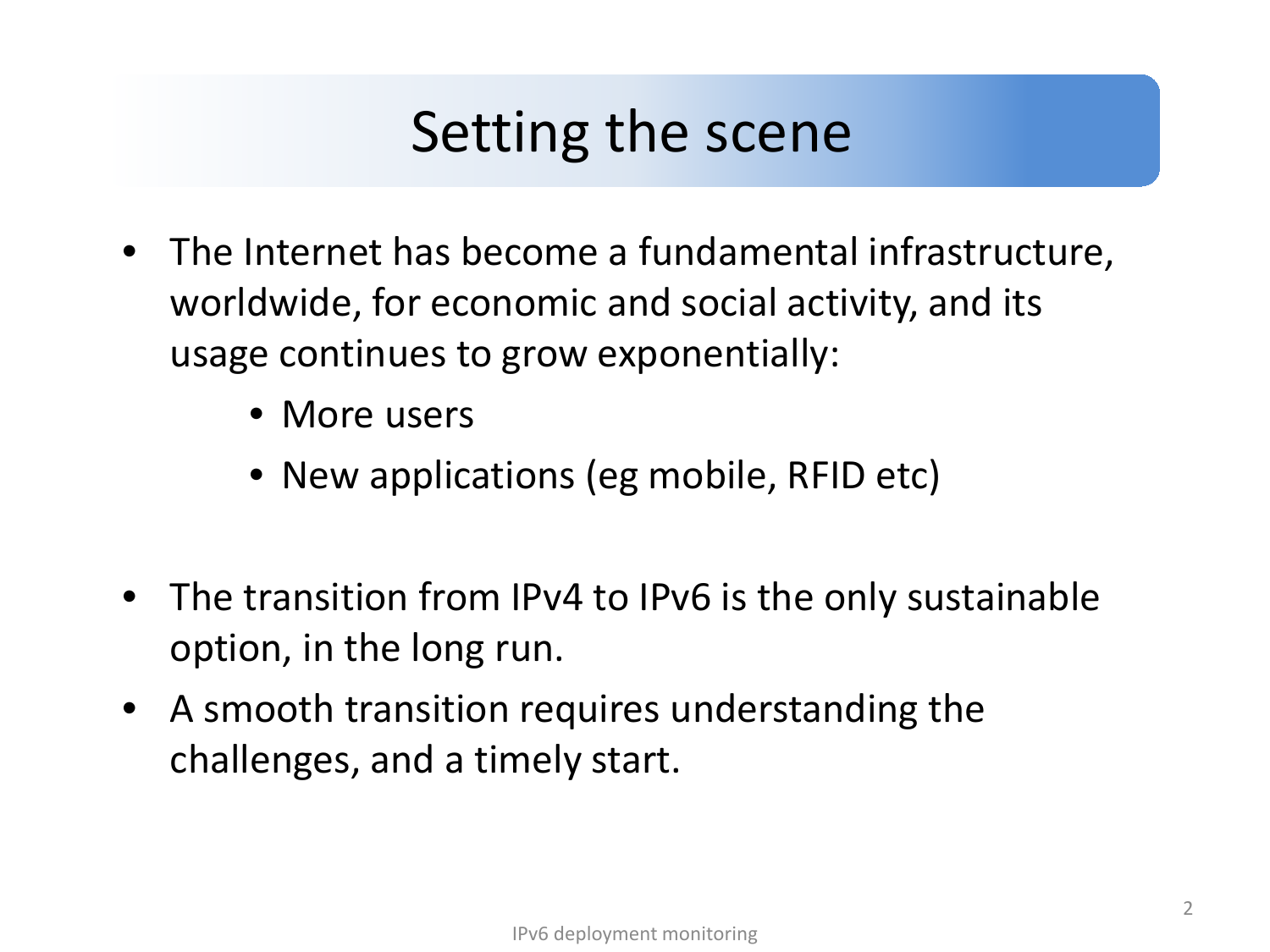#### **The Global IPv6 Deployment Monitoring Survey** Global IPv6 Deployment Monitoring Survey

- Aim is to establish the best possible comprehensive view of present IPv6 penetration and future plans of IPv6 deployment
- Best way to establish this is to ask the Internet providers and users, basically: the RIR communities around the world
- ARIN carried out such a survey with its members in March 2008, a starting point for the currently proposed survey
- RIPE NCC and APNIC carried out this same survey in 2009. In 2010 and in 2011, all RIRs participated to the survey making it truly global:
	- Survey was prepared and carried out by GNKS in close collaboration with RIPE NCC, APNIC, ARIN, AFRINIC and LACNIC
	- Survey was kept short, and focused on essentials
	- Privacy is guaranteed
- Every year, the last question is whether the survey should take place again, next year. In 2009, 2010 and 2011 more than 90% said "yes"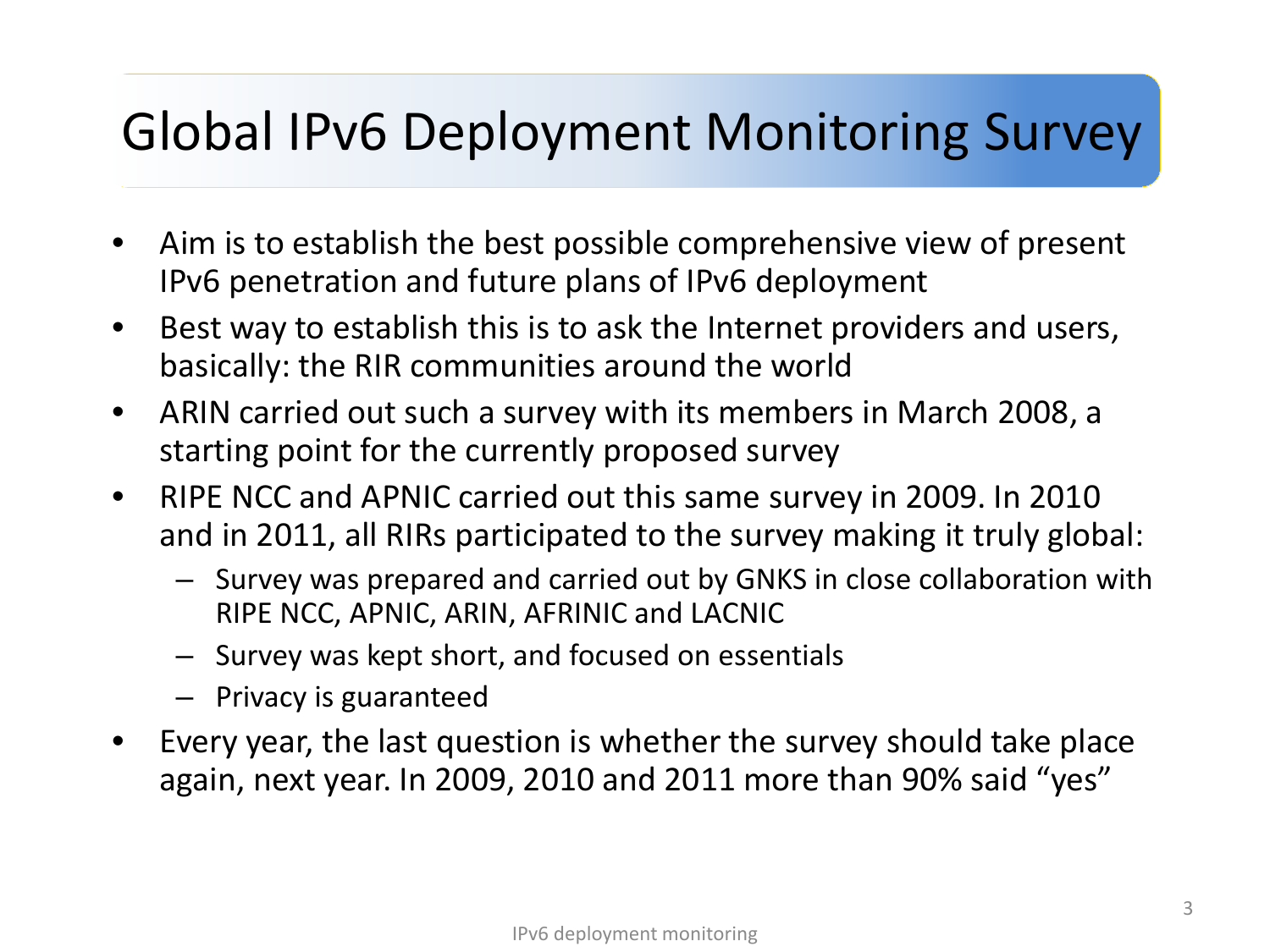## Summary report on 2011 results

1 – respondents profile 2 – experience and assumptions 3 - planning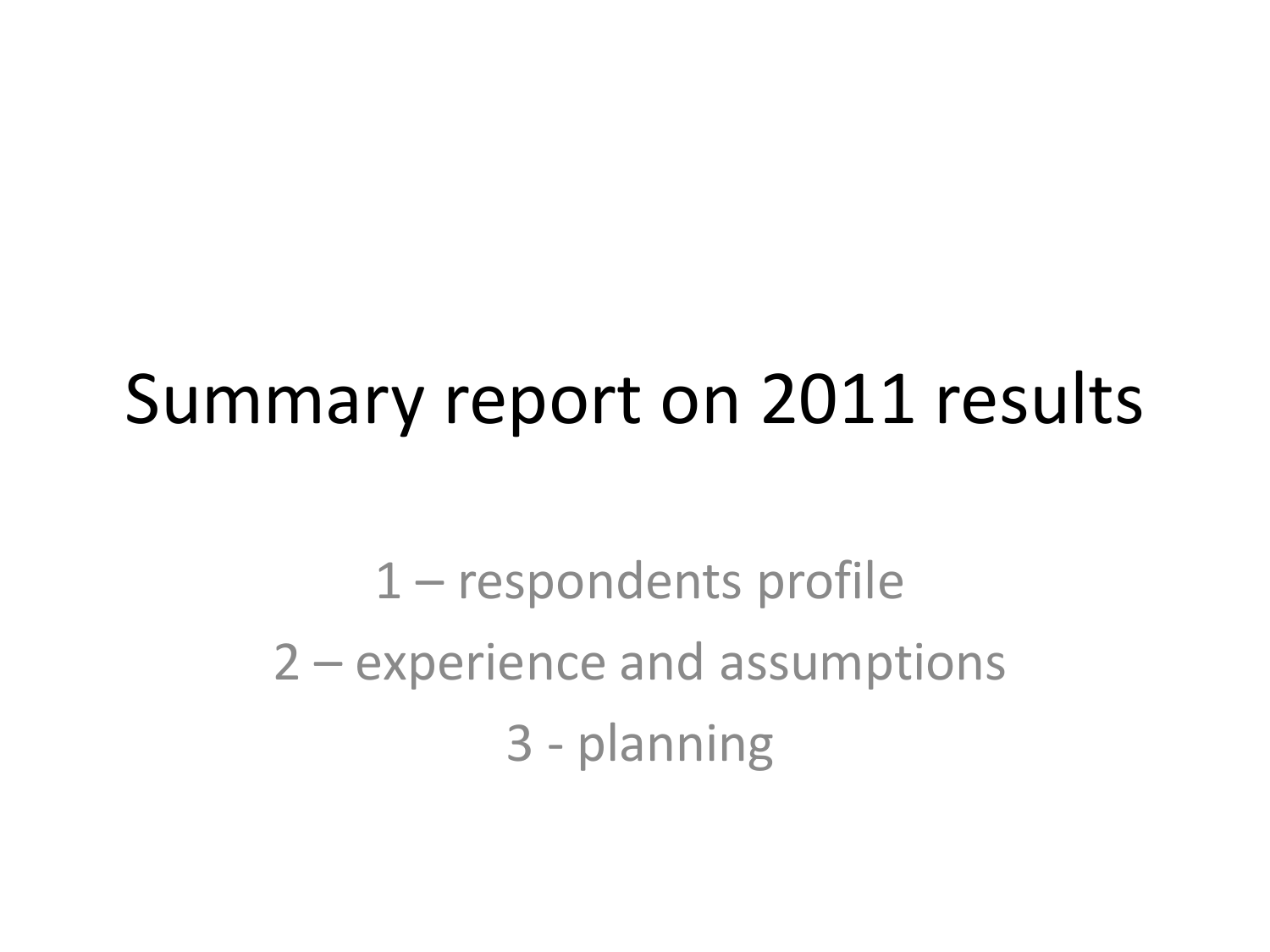# Section 1 – Respondents profile

- With more than 1600 respondents from all over the world, there was a similar response in 2011 as in 2010, across the board
- 53% of the respondents are ISP, 74% of all respondents is from the commercial sector, and responses come truly from all over the world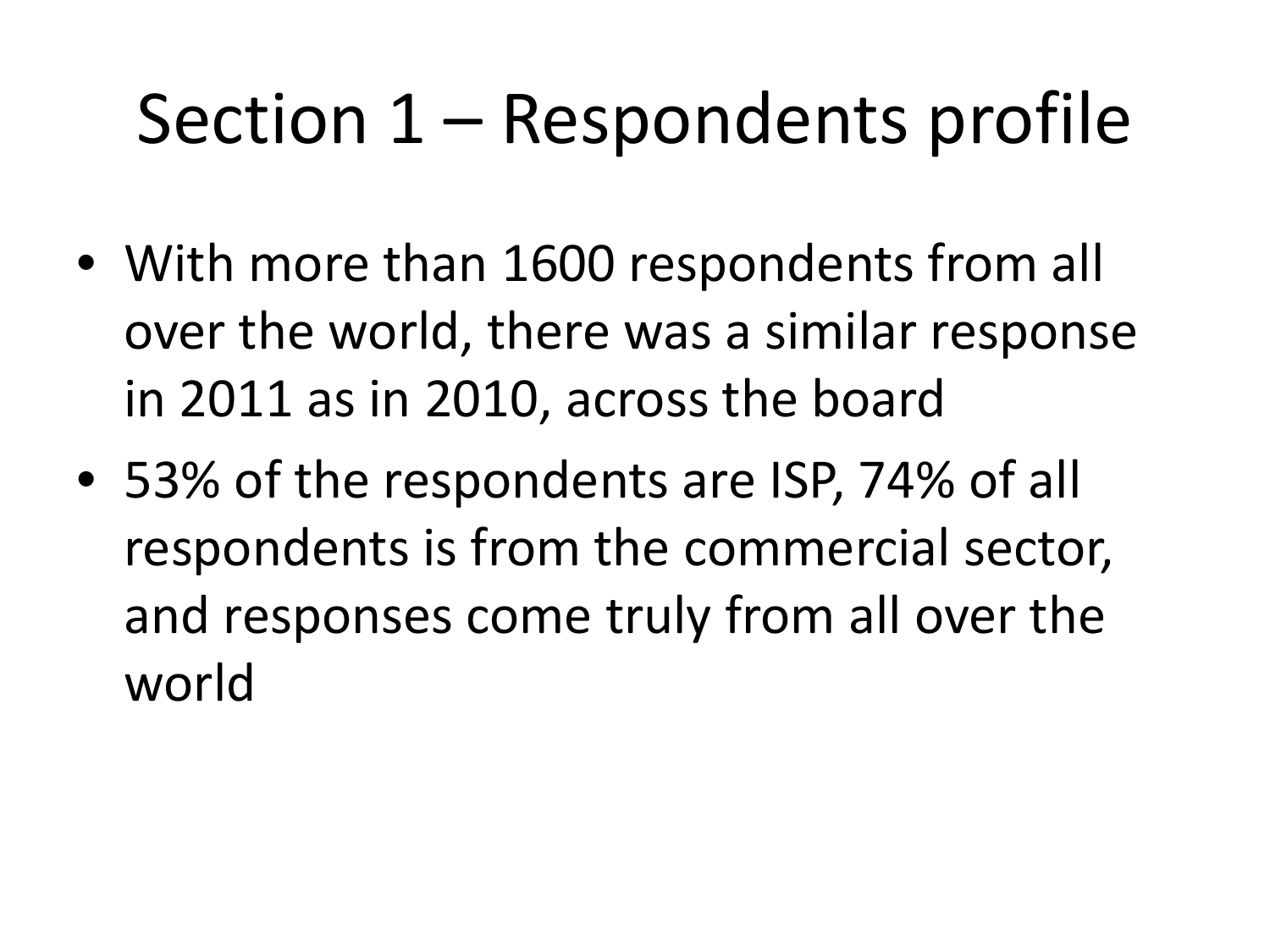# Q1 - Response to questionnaire

1656 respondents from 135 countries/economies

| • 15 countries > 29 respondents        | $= 1029$ |
|----------------------------------------|----------|
| • 22 countries 7< x < 30 respondents   | $= 356$  |
| • 29 countries $3 < x < 8$ respondents | $= 154$  |
| • 37 countries with 2 or 3 respondents | $= 85$   |
|                                        |          |

- 32 countries with 1 respondent  $= 32$
- Top 10 respondent countries 2011

| 1. USA       | 321 | <b>6. Netherlands</b> | 60 |
|--------------|-----|-----------------------|----|
| 2. UK        | 81  | 7. Russia             | 56 |
| 3. Germany   | 79  | 8. France             | 46 |
| 4. Australia | 76  | 9. New Zealand        | 44 |
| 5. Taiwan*   | 61  | 10. Italy $*$         | 42 |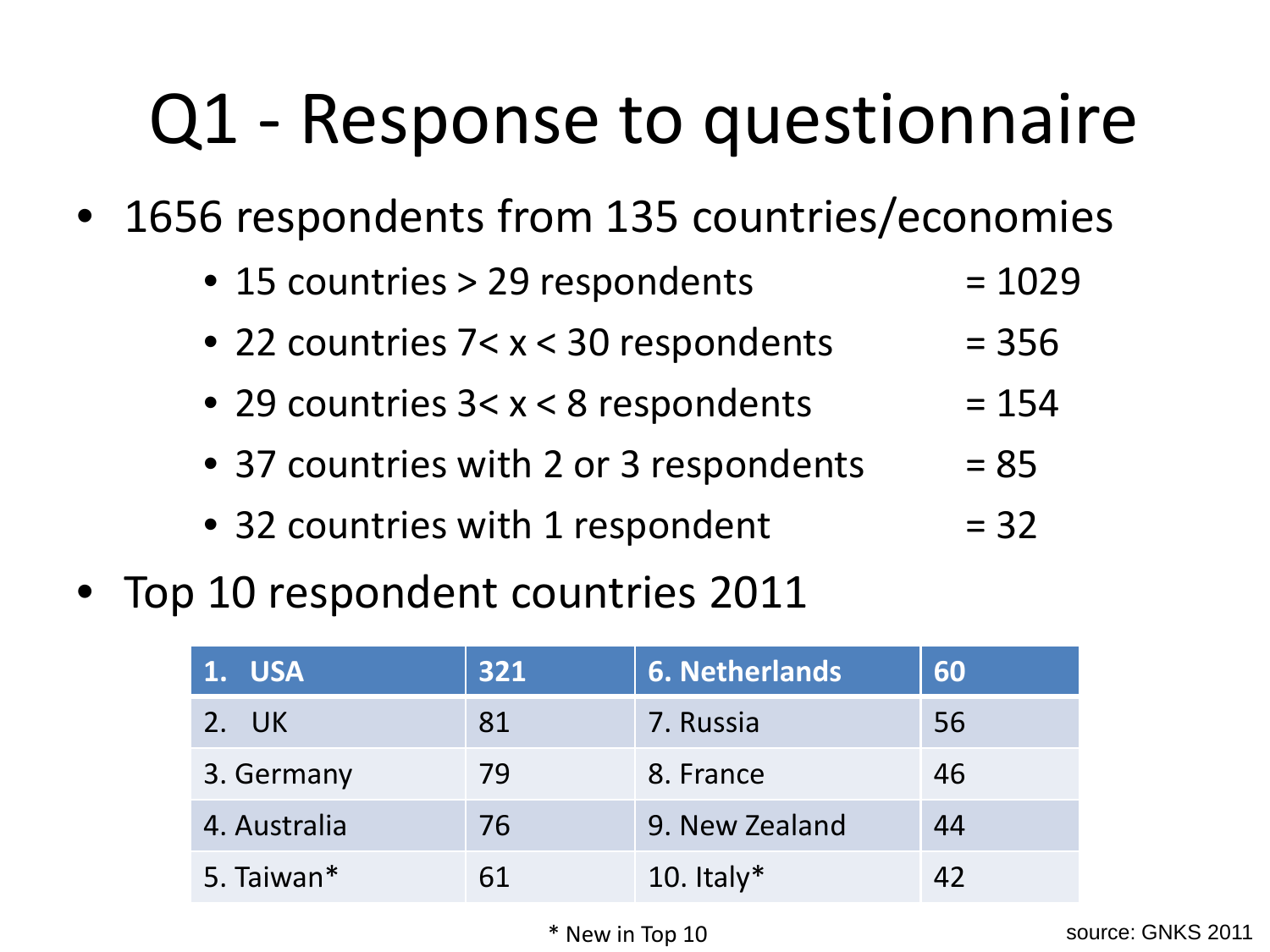### Q2 - Respondent categories



\*slightly less ISPs as compared to 2010 (58%), further similar to 2010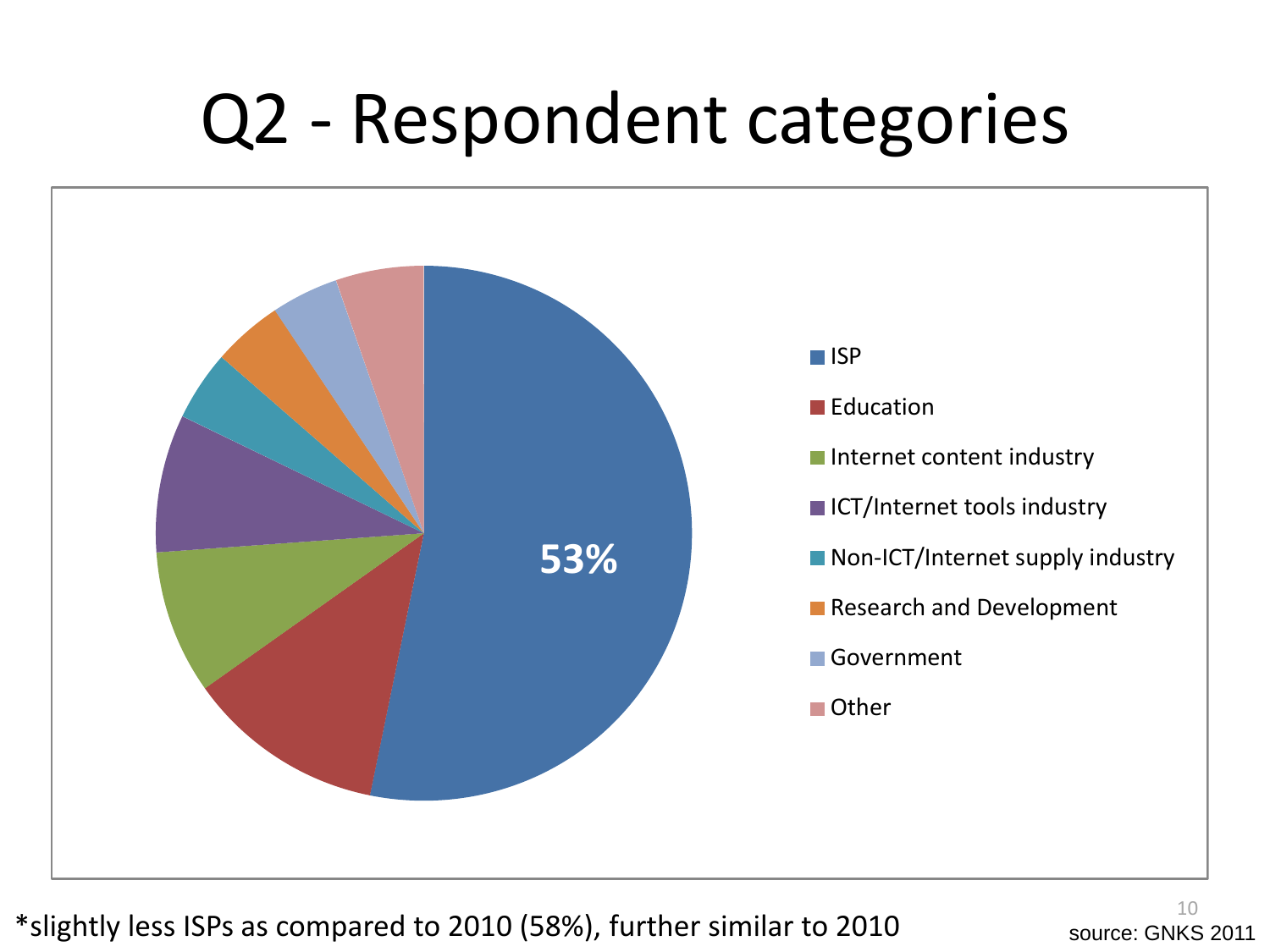### Q3 – Financial status



\*No significant changes as compared to 2010 source: GNKS 2011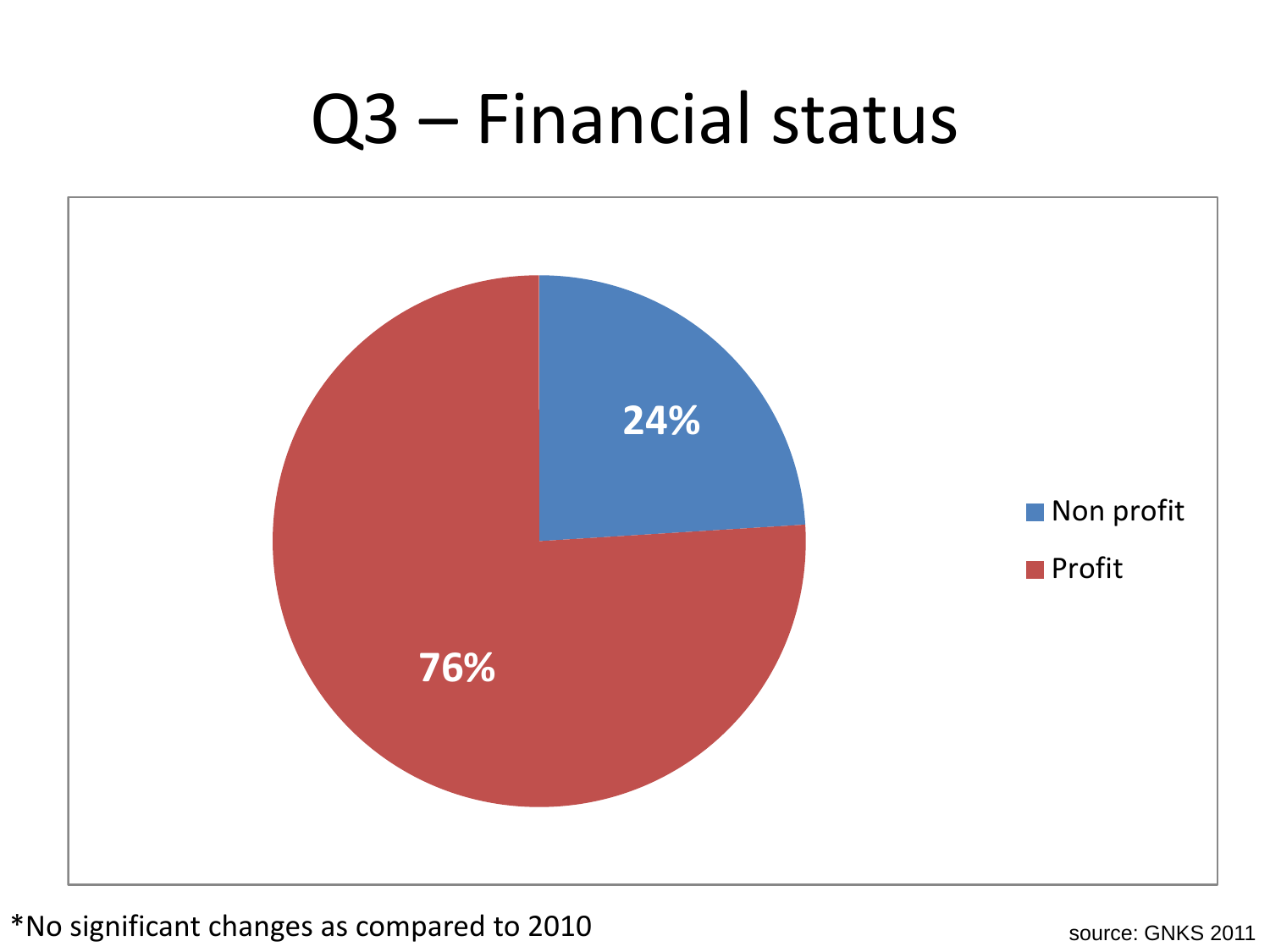## Q4 – To which RIR ...



Q5 - Has your organization signed a Registration Services Agreement with your RIR? 54% says "Yes", 16% "No", 29% does not know.

\*No significant changes as compared to 2010 source: GNKS 2011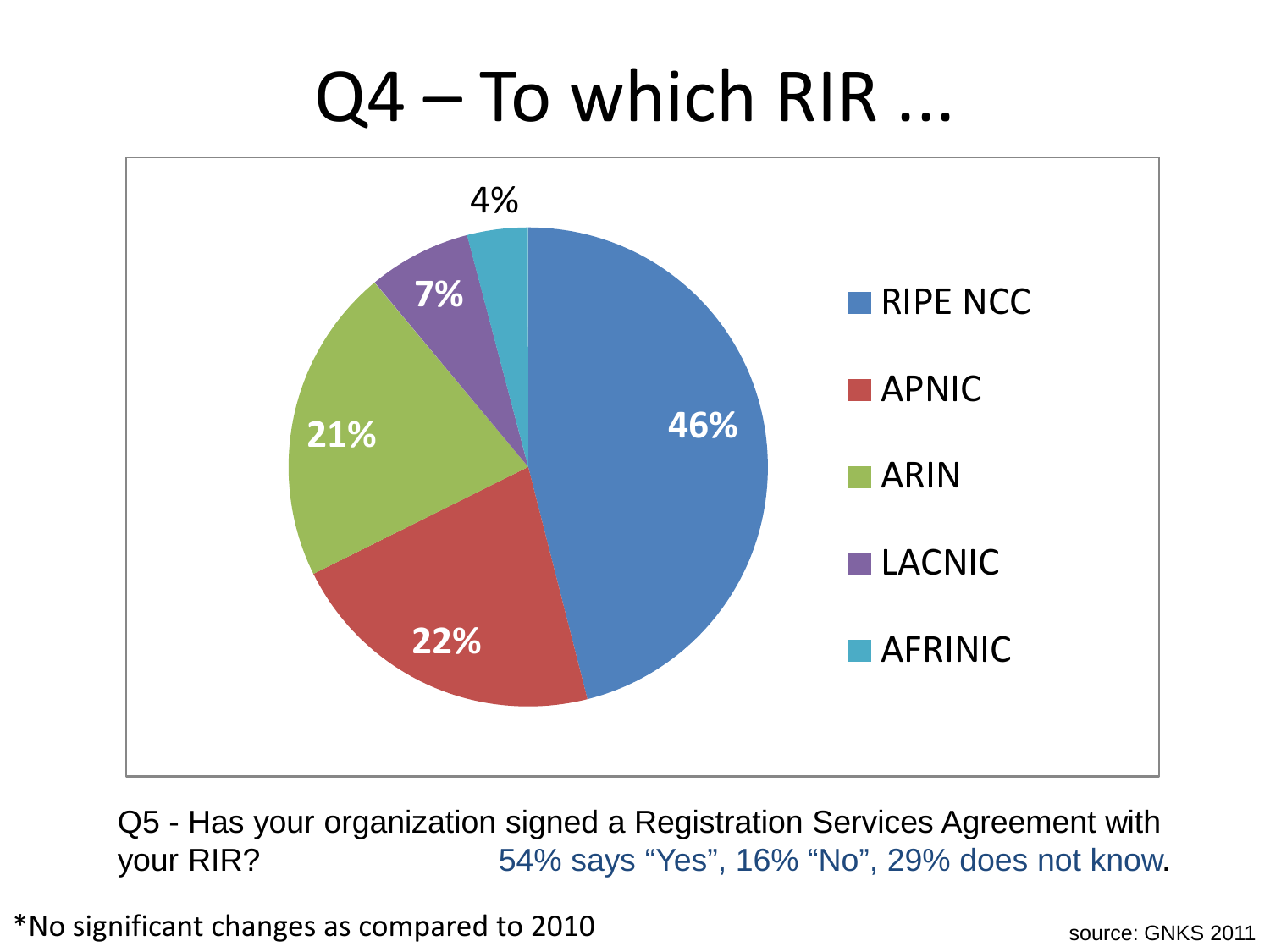### Q6 – How large is your customer base

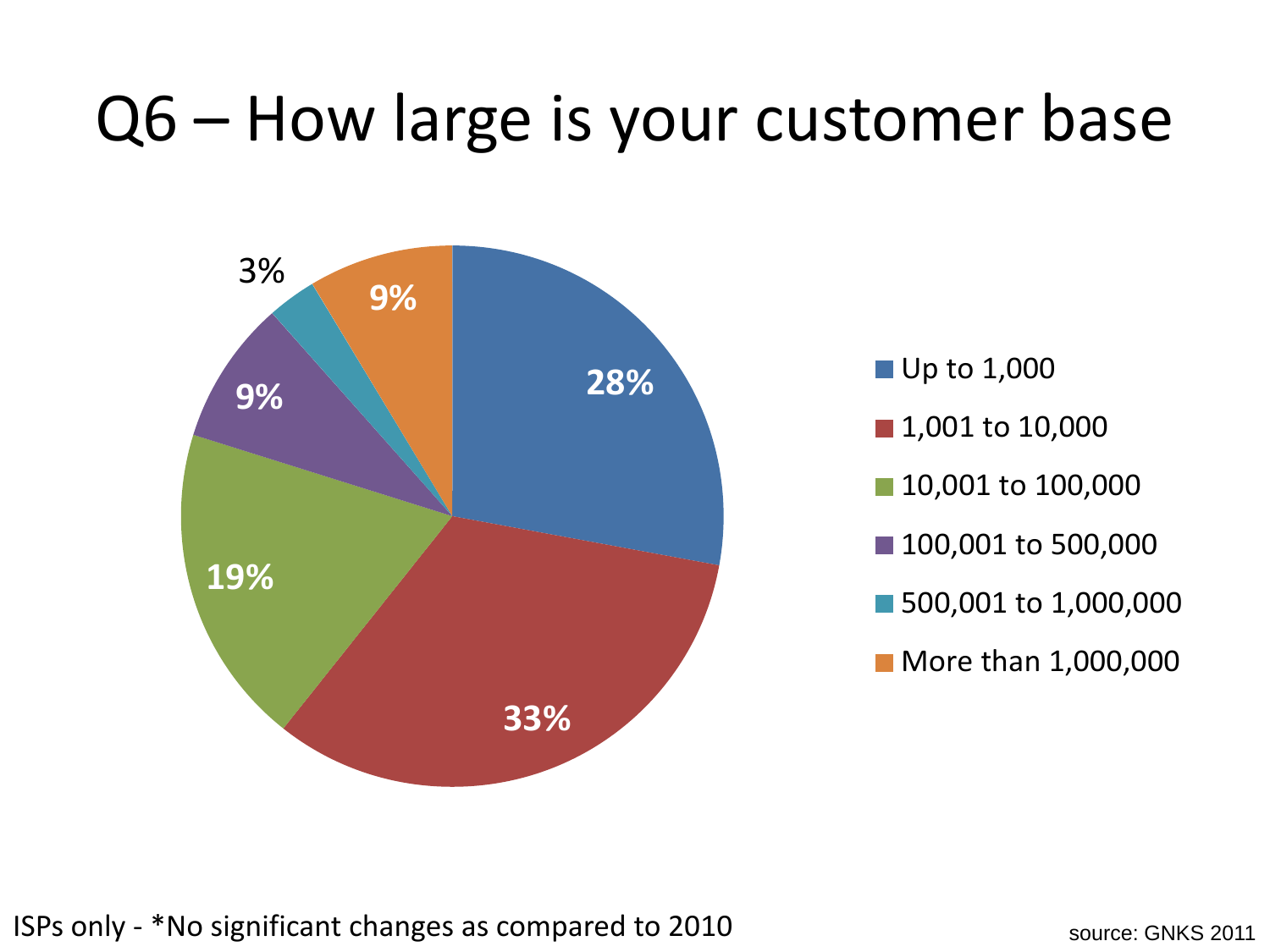### Q9 - What is the size of your organization (employees)?

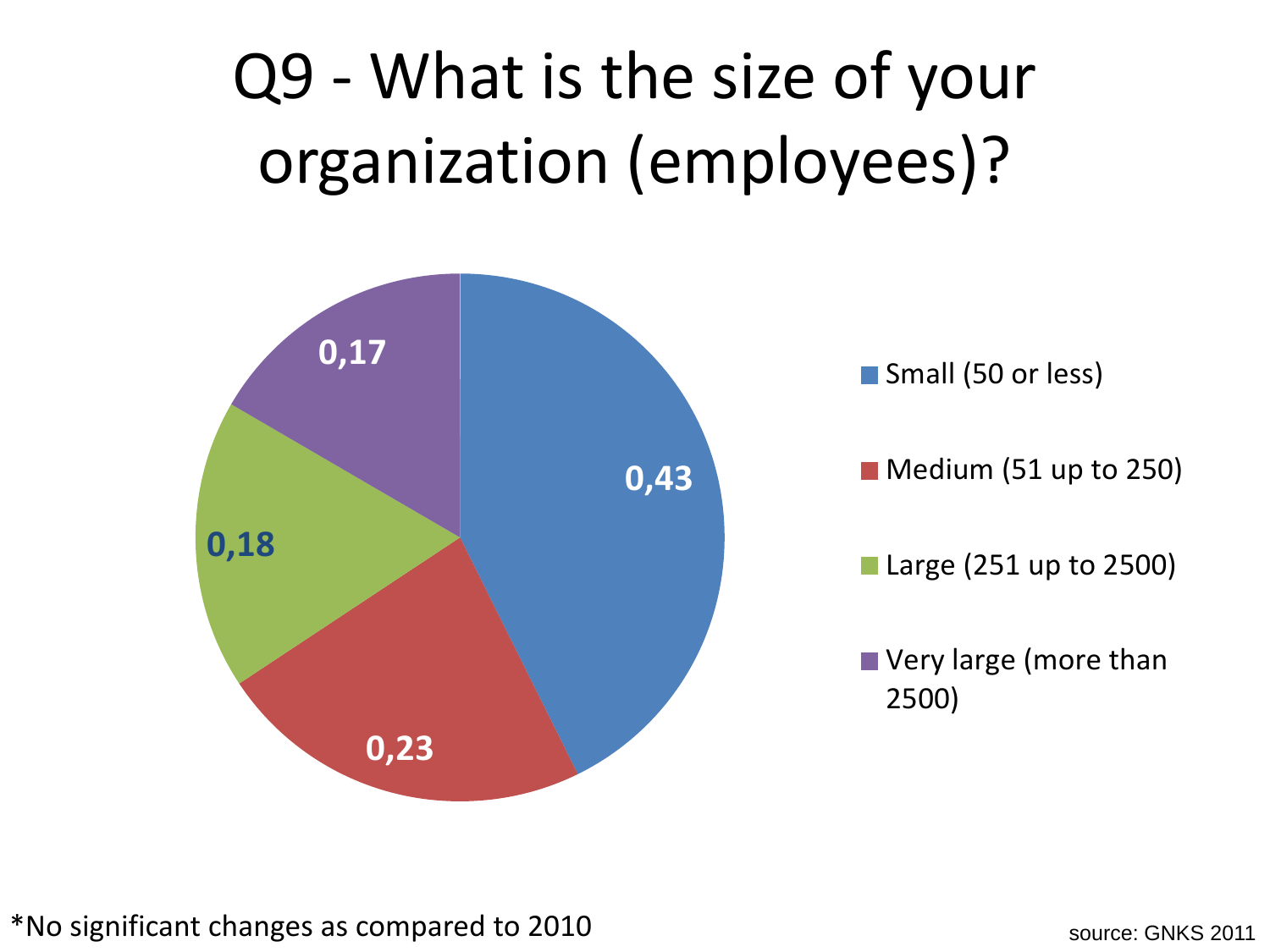### Section 2 – experience and assumptions

- More ISPs are confronted with customers wanting to use IPv6 (56%), and only 7% does not consider deploying IPv6 (yet)
- Overall, less respondents indicate reasons to \*not\* consider IPv6 deployment, and hurdles seem to get less high – except for information security issues
- By July 2011, 27% of all ISPs were still to deploy IPv6
- Deployed IPv6 is overwhelmingly native, and dual-stack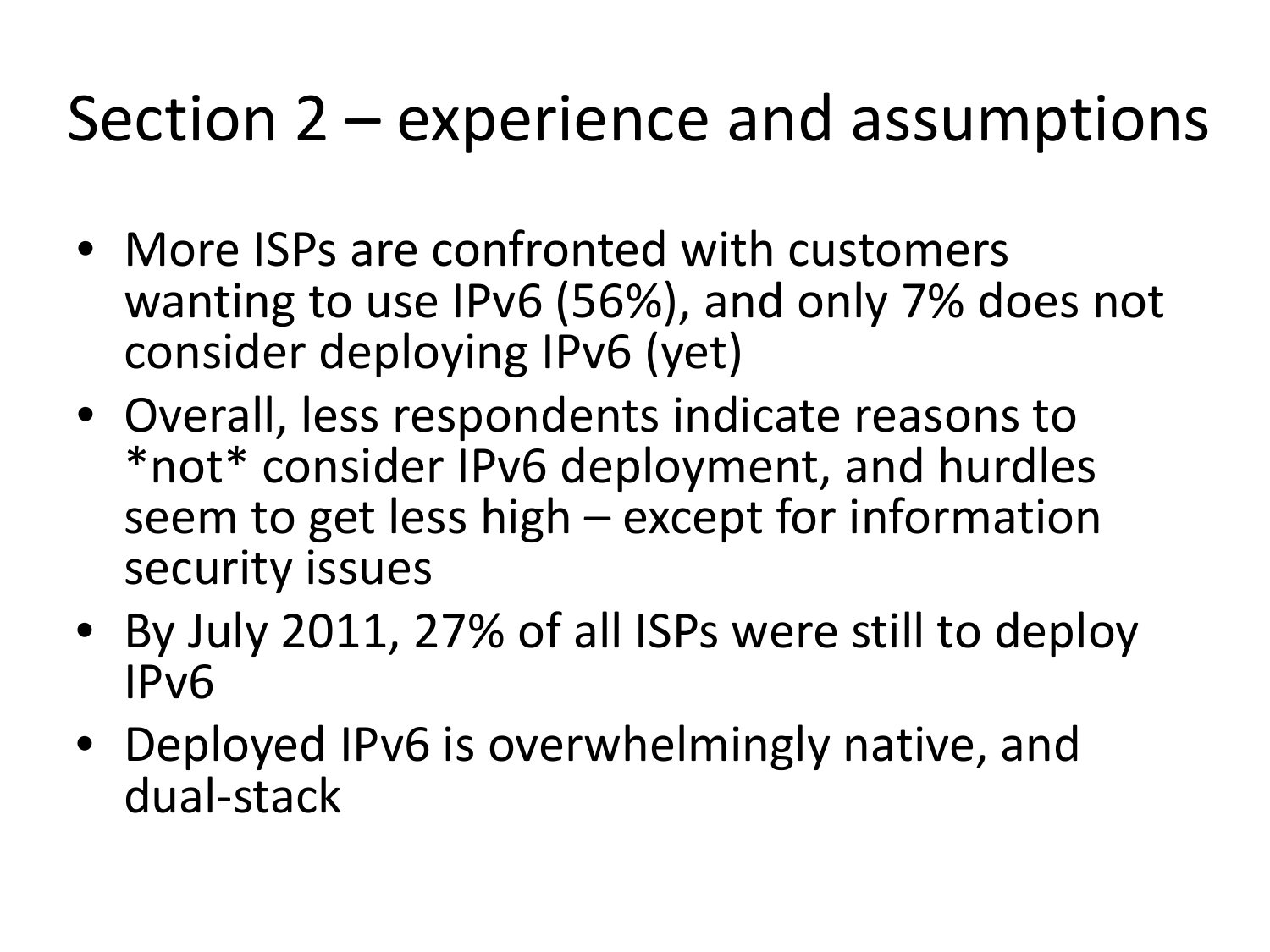### Q7 - What percentage of your customer base uses IPv6 connectivity?

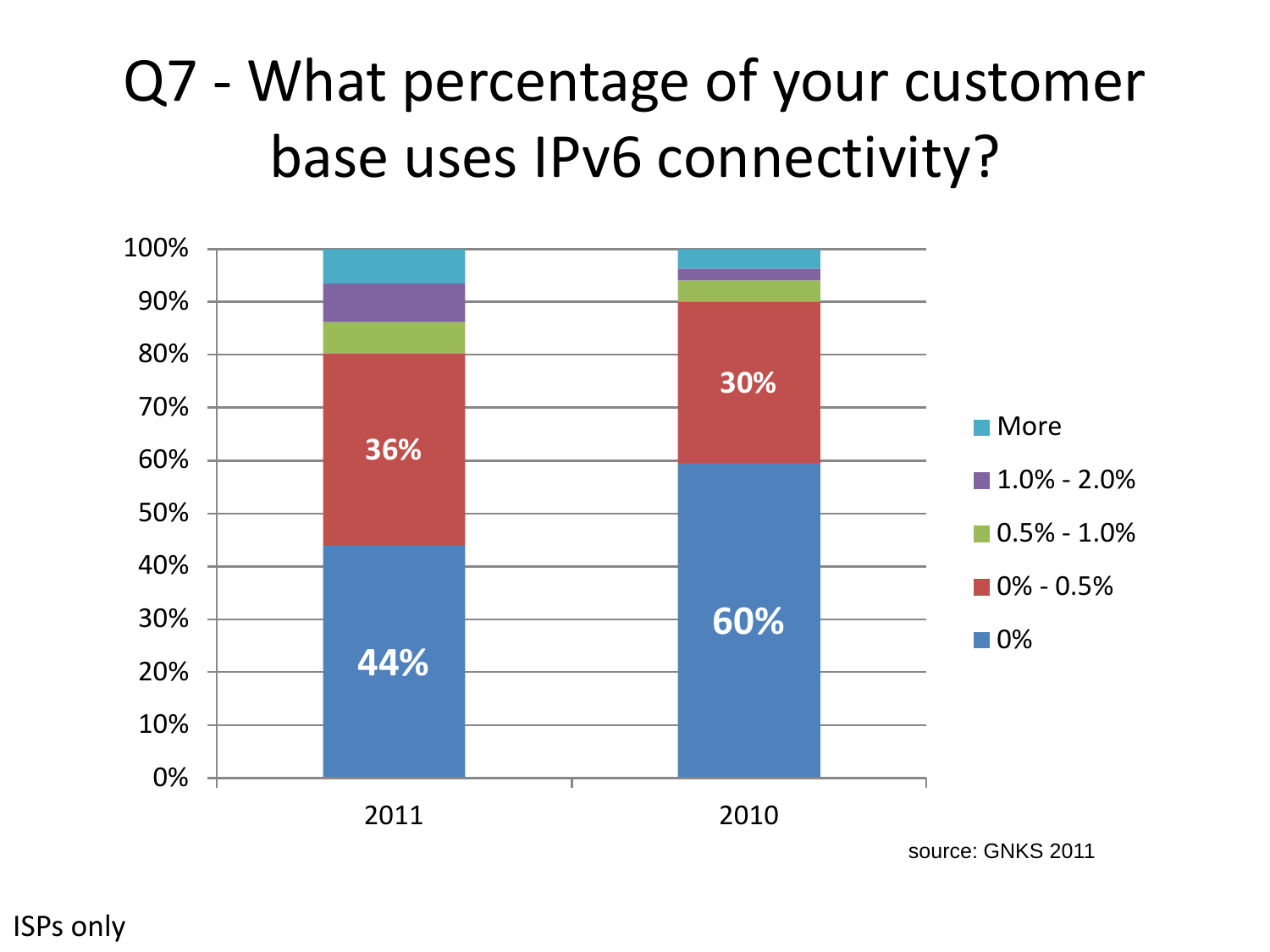### Q8 - Do you consider promoting IPv6 uptake to your customers?



source: GNKS 2011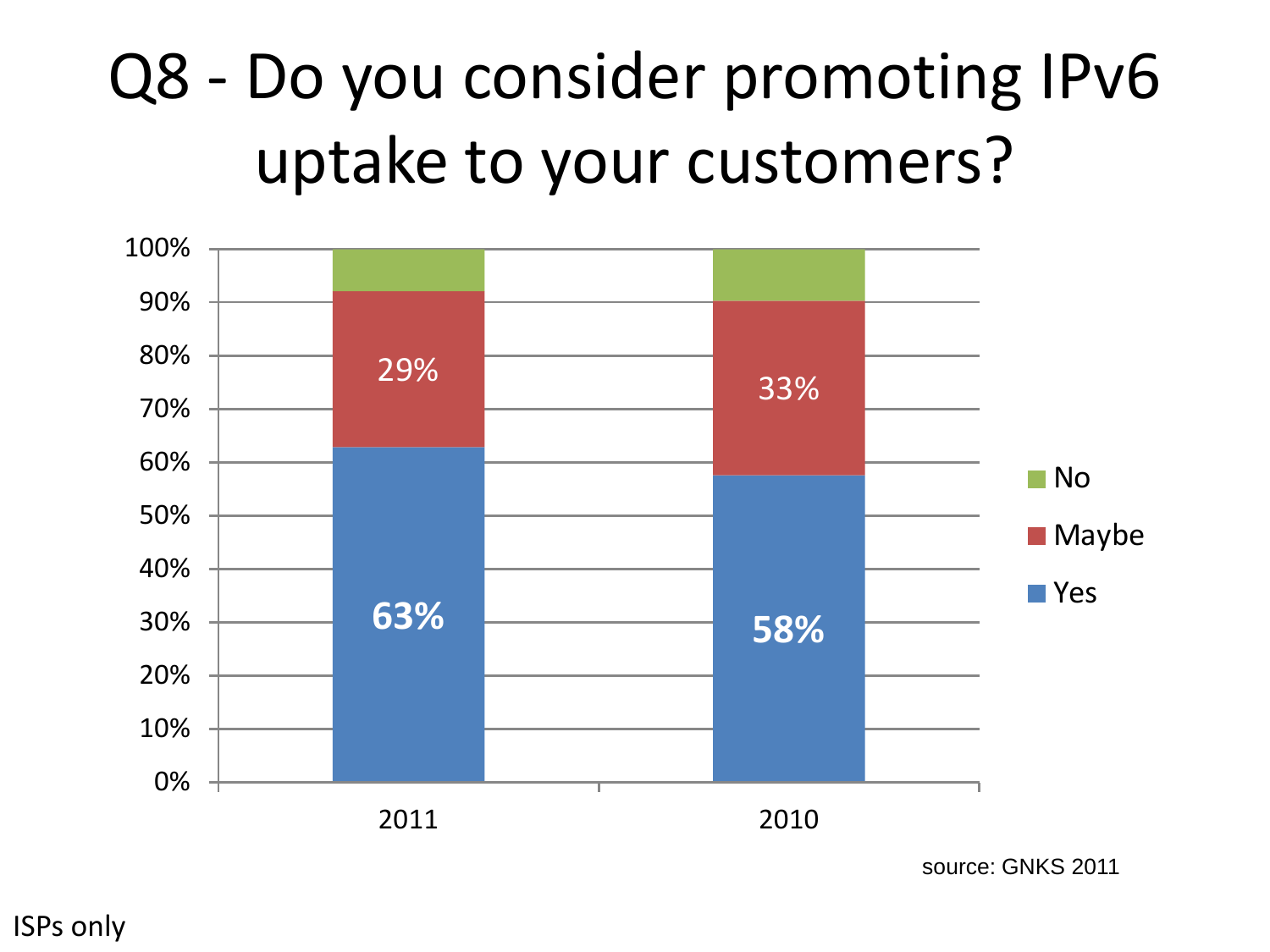#### Q10 - Does your organization have, or consider having an IPv6 allocation and/or assignment?



\* "consider" was not a seperate option in survey 2010 but combined in "Yes"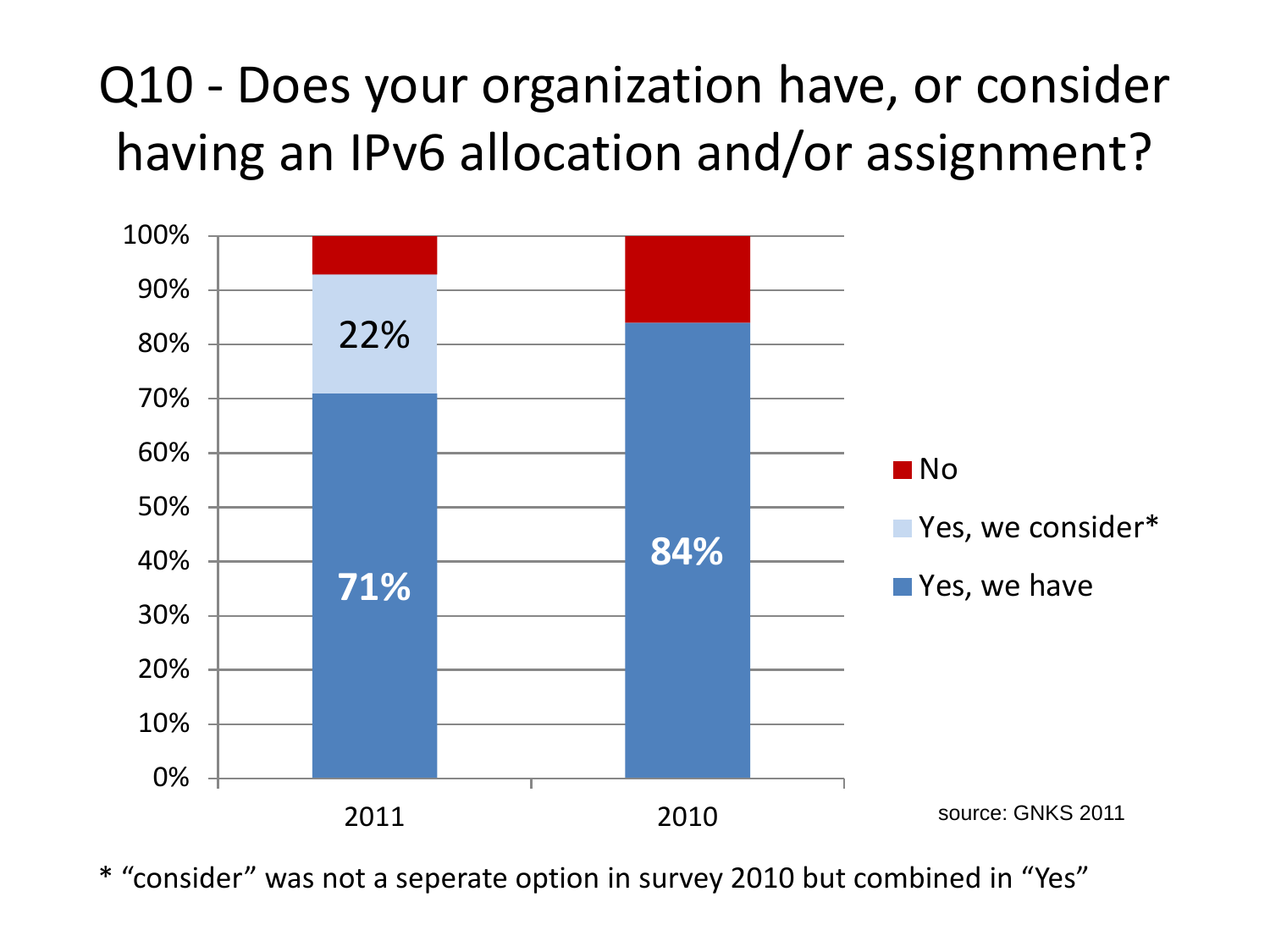#### Q11 - Why doesn't your organization consider having an IPv6 allocation/assignment?



\* Responses to survey Q12 - what you expect to be the biggest hurdle(s) to your organization if you were to deploy IPv6? Only by respondents who do \*not\* have plans to implement IPv6, yet: 16% of all respondents in 2010, 7% of all respondents in 2011.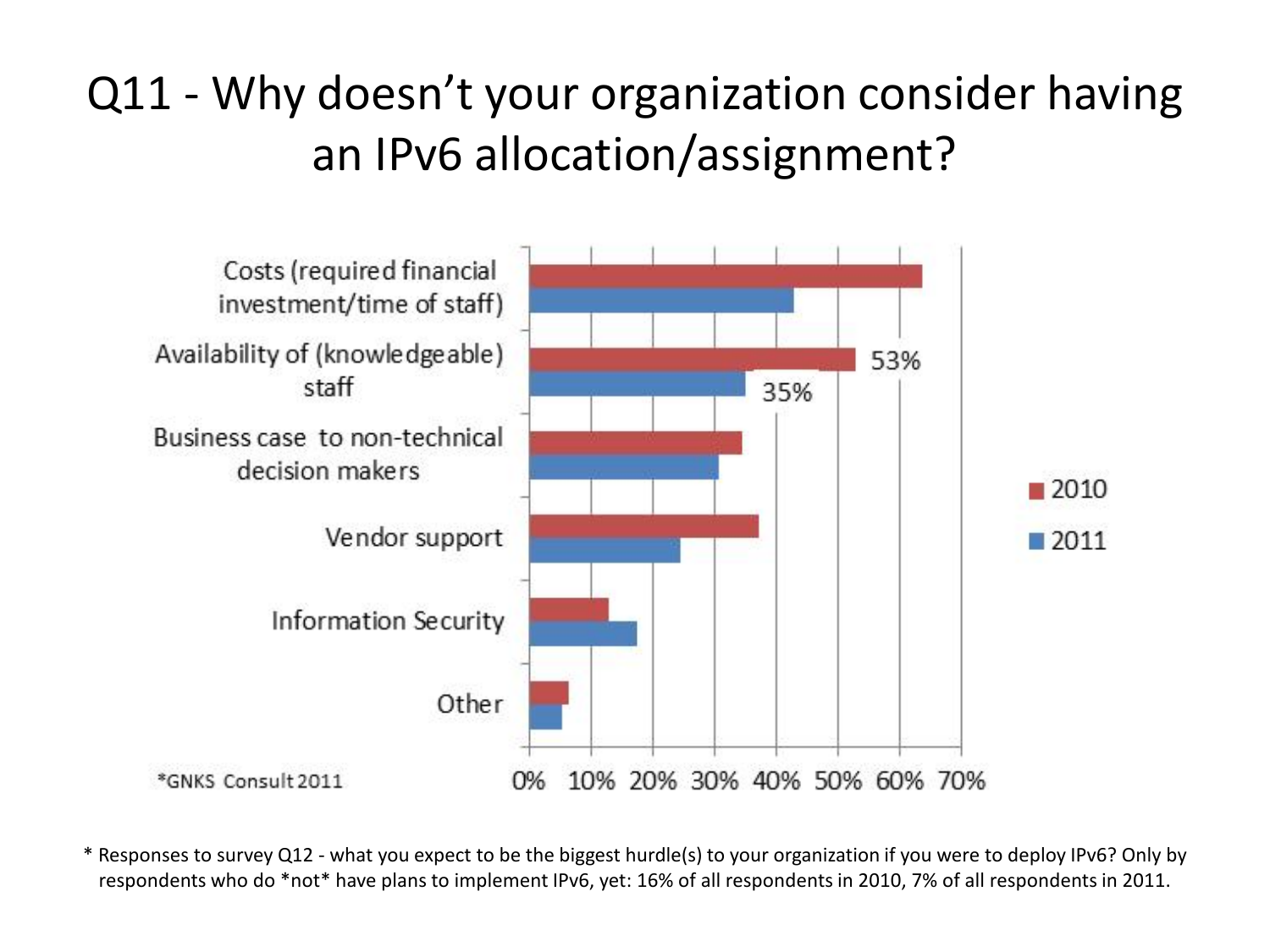

#### Q12 - what you expect to be the biggest hurdle(s) to your organization if you were to deploy IPv6?



Please note these are responses from the 7% indicated to not consider having an IPv6 allocation/assignment,i.e. In 2011 less than half of the number of respondents of 2010.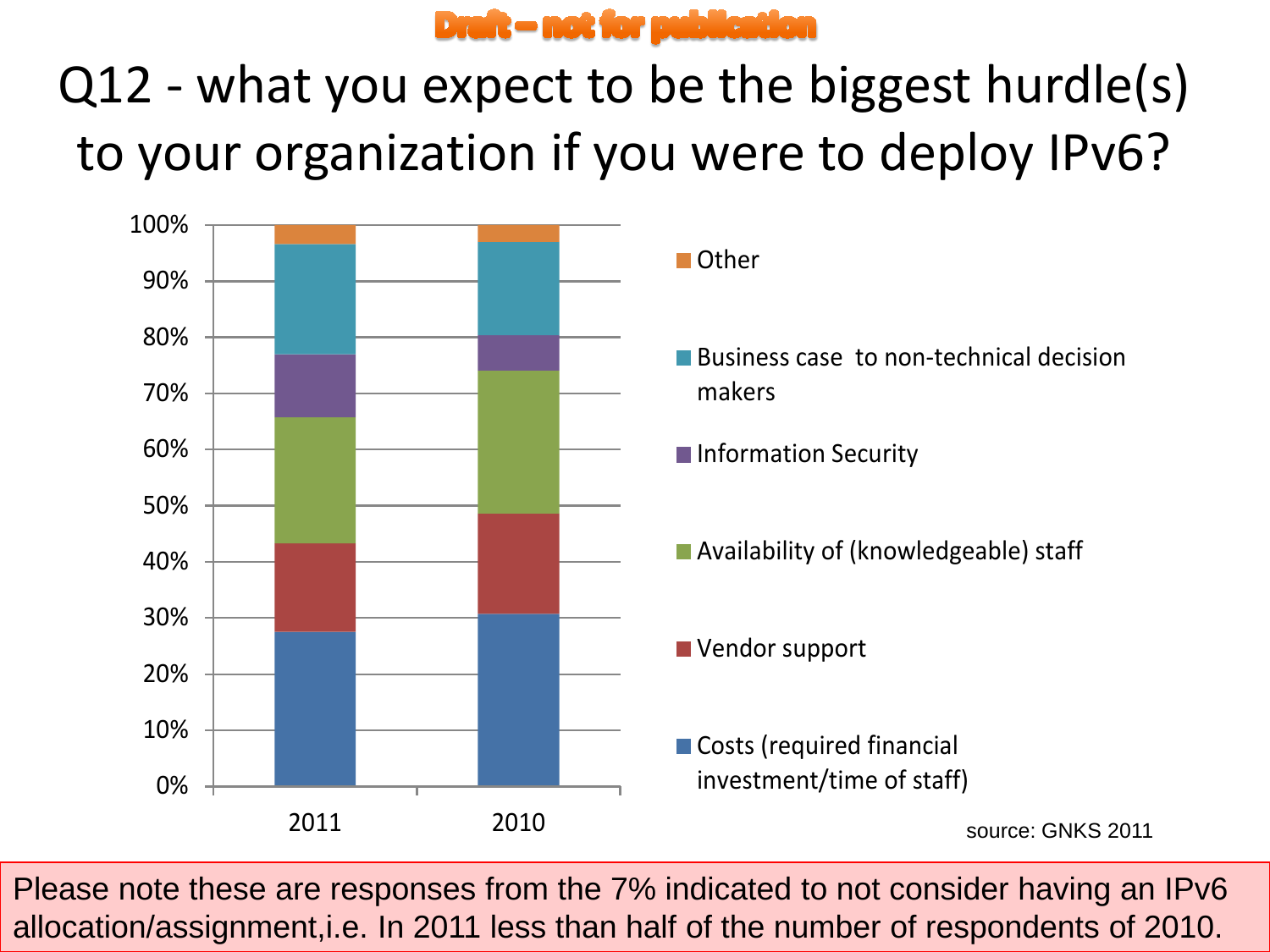#### Q13 - What motivated your organization to consider having an IPv6 allocation/assignment?



Please note these are responses from the 93% indicated to have or consider having an IPv6 allocation/assignment. Also note that there is no considerable change.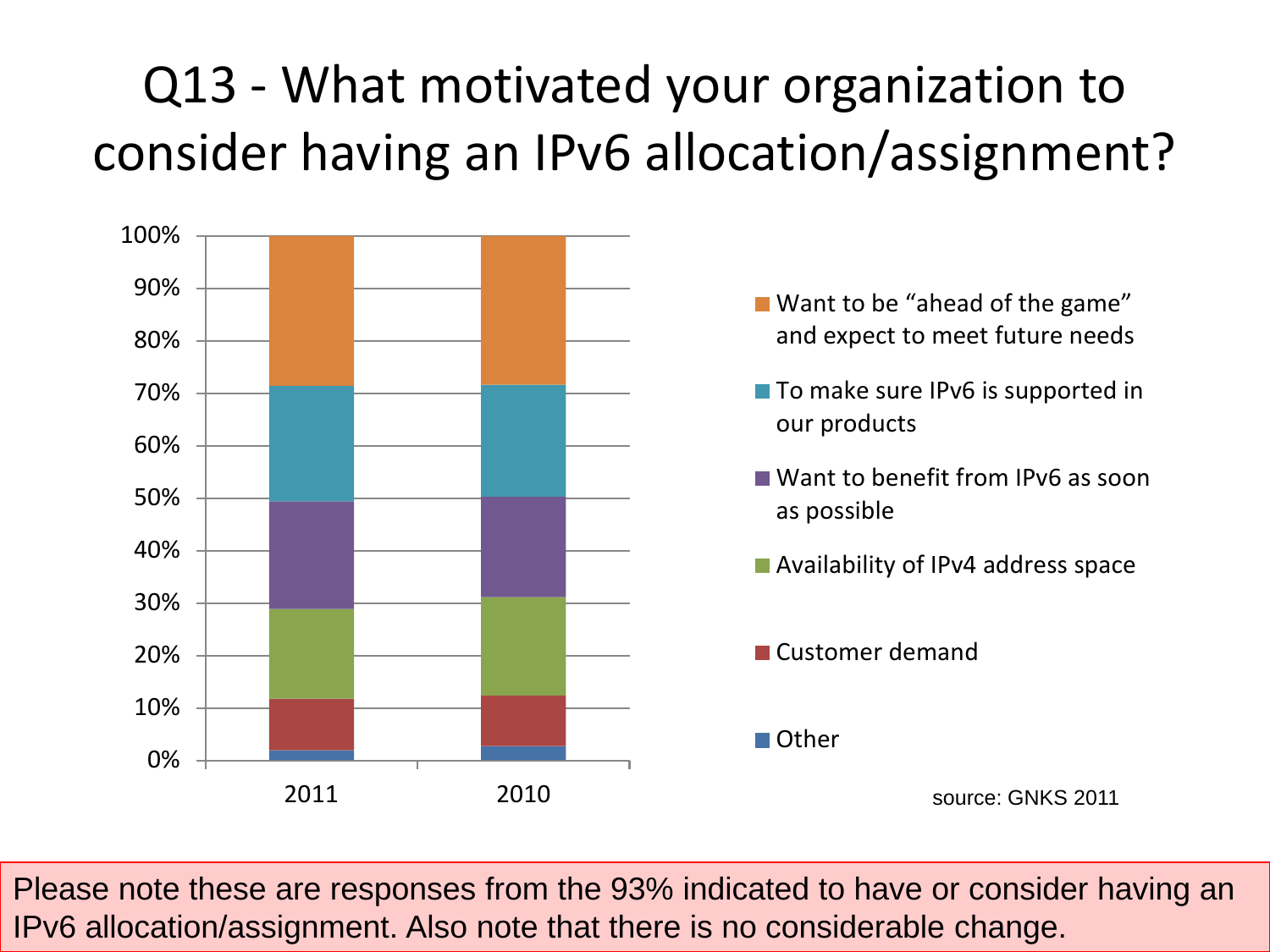### Q16 - What are likely to be the biggest hurdle(s) when deploying IPv6?



\* Responses to survey Q16 - What are likely to be the biggest hurdle(s) when deploying IPv6? Based on experience with organisations who implemented IPv6 (71% in 2011) or have started planning for its implementation (22% in 2011).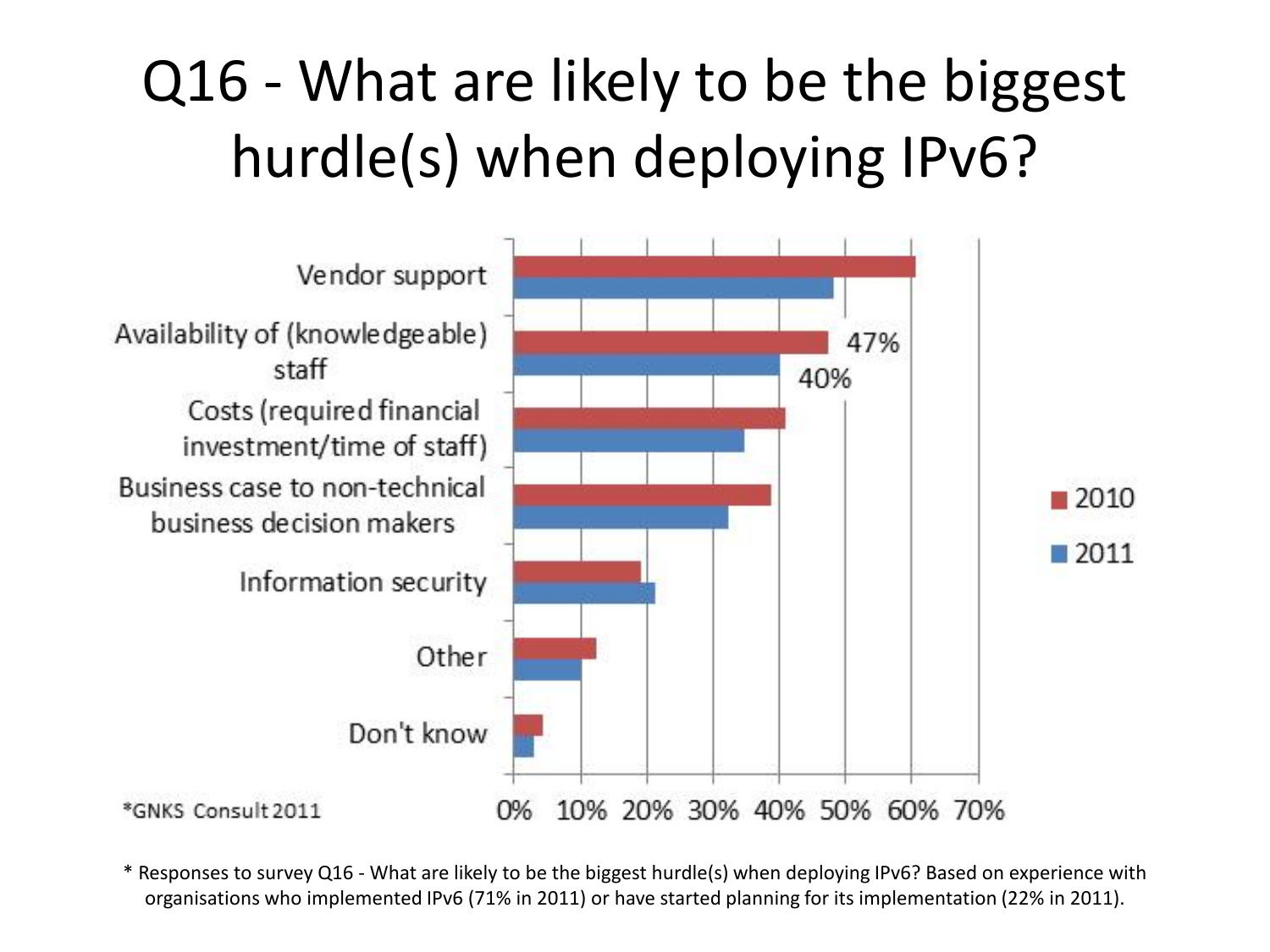### Q15 - Does your organization have an IPv6 presence ?

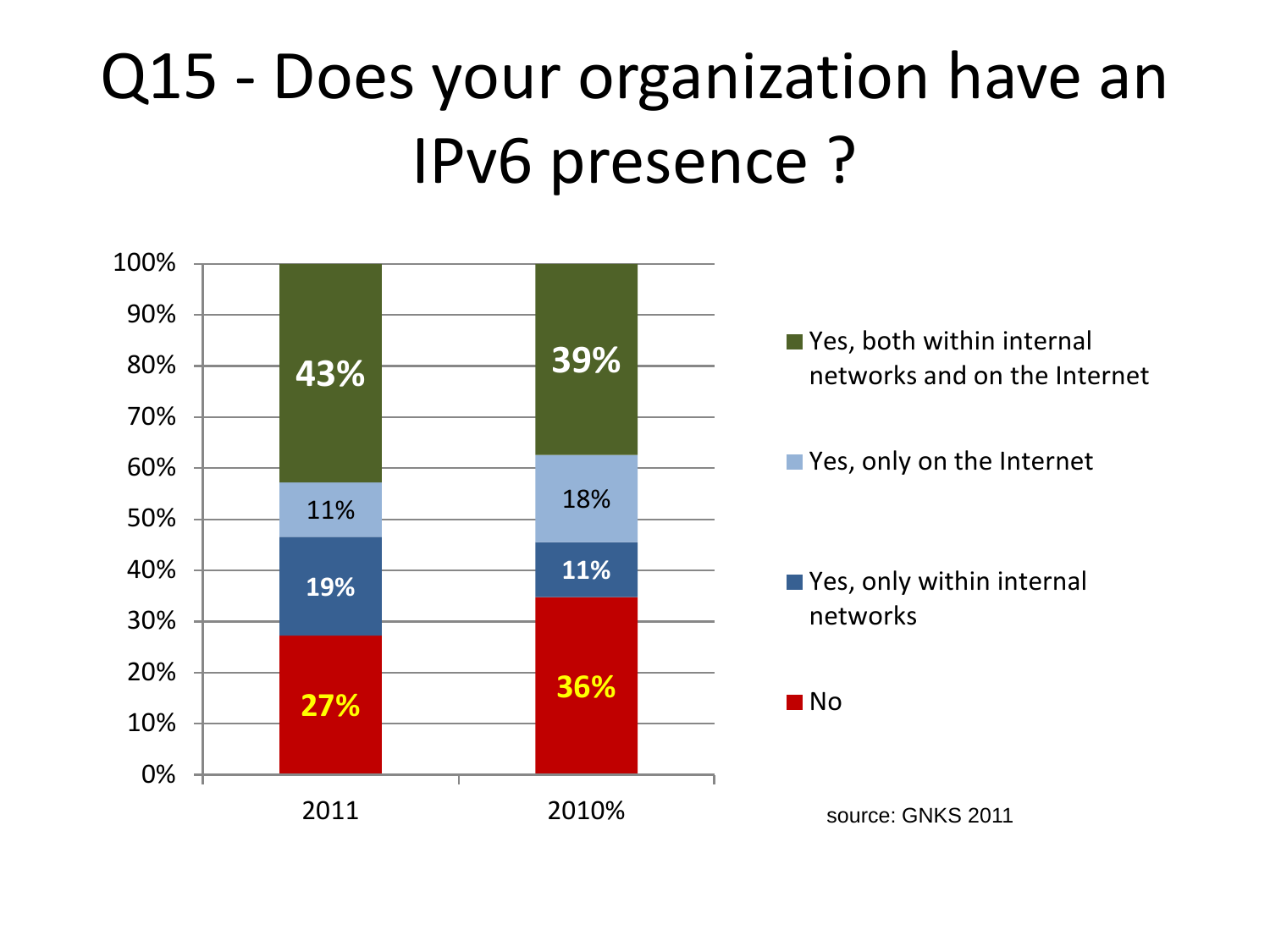### Q17 - What are the biggest problems with IPv6 in production?



\* Responses to survey Q17 - What are the biggest problems with IPv6 in production? Based on experience with organisations who have IPv6 in production.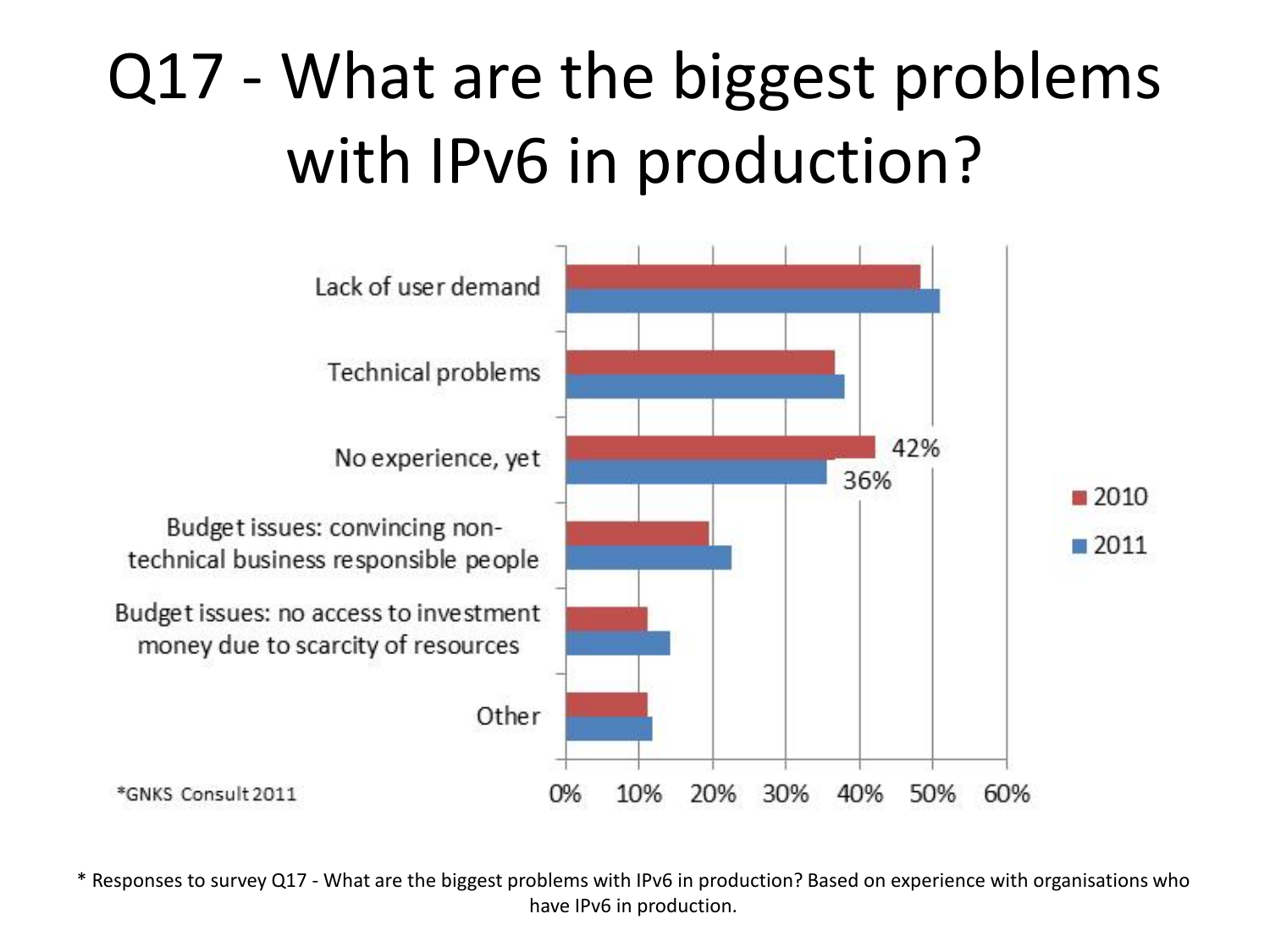# Q18 - your organization's IPv6 setup

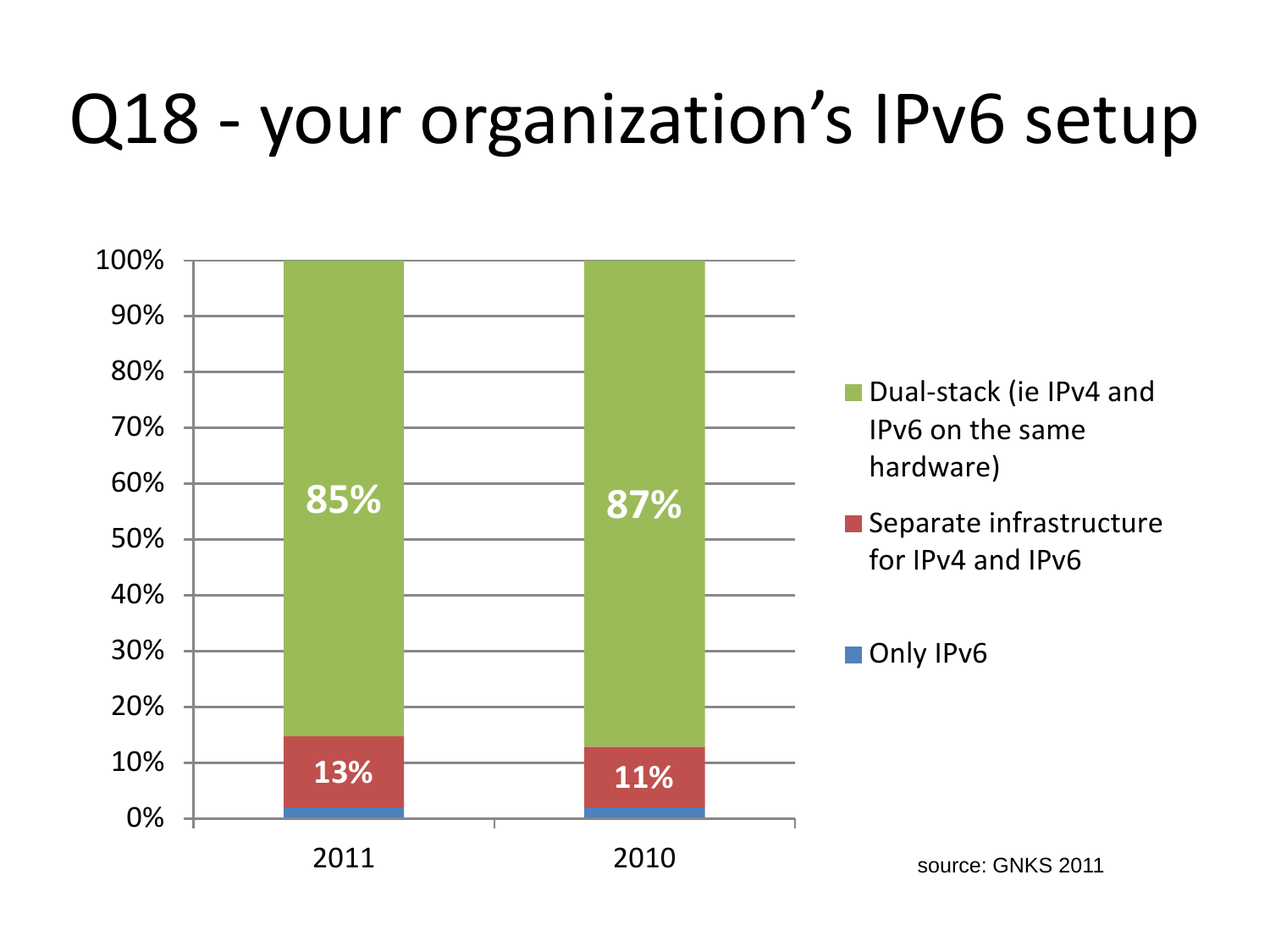### Q19 - nature of your organization's IPv6 production services

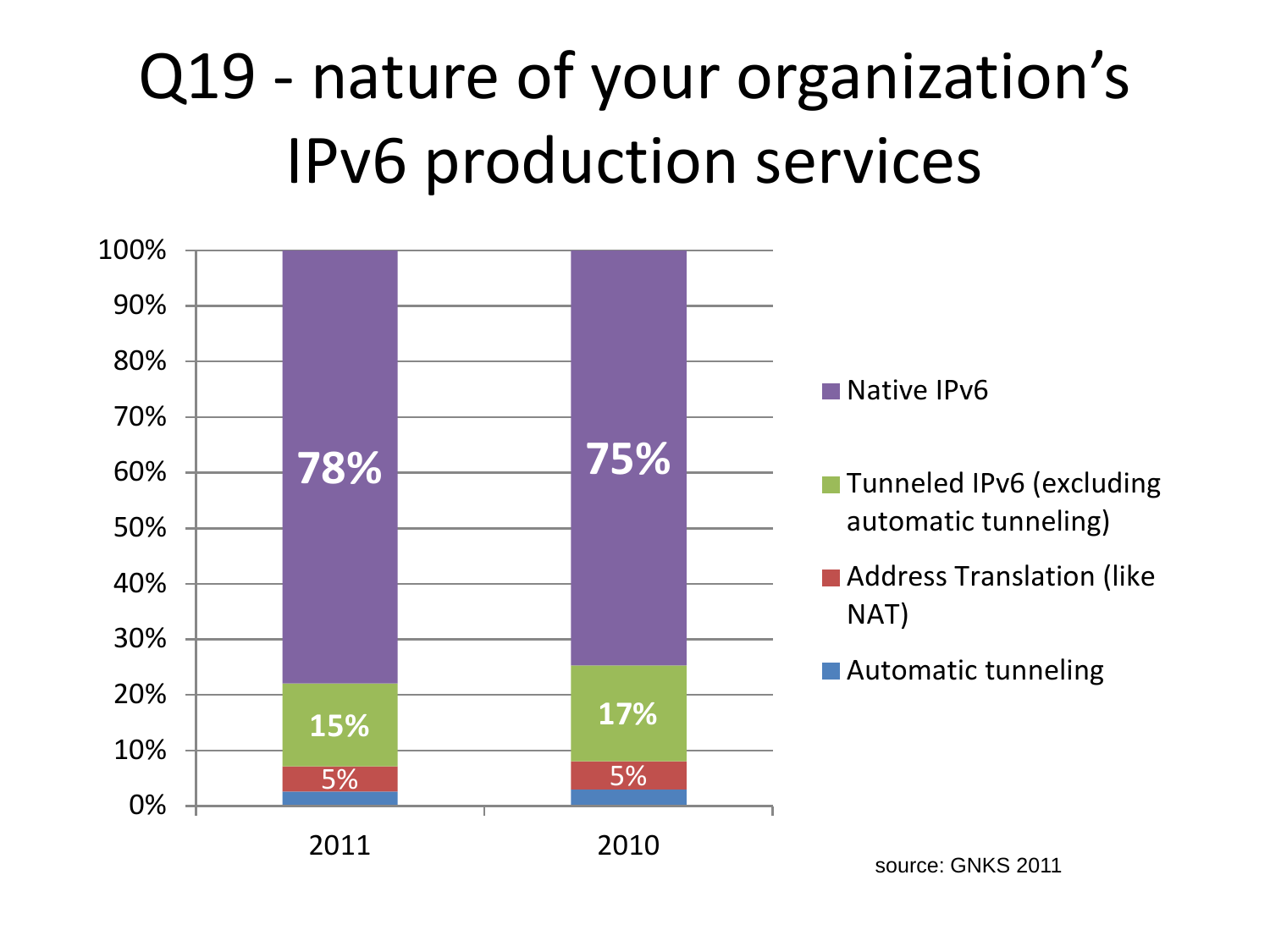#### Q20 - If your organization has IPv6 in production, how does the amount of IPv6 traffic compare to your IPv4 traffic?



source: GNKS 2011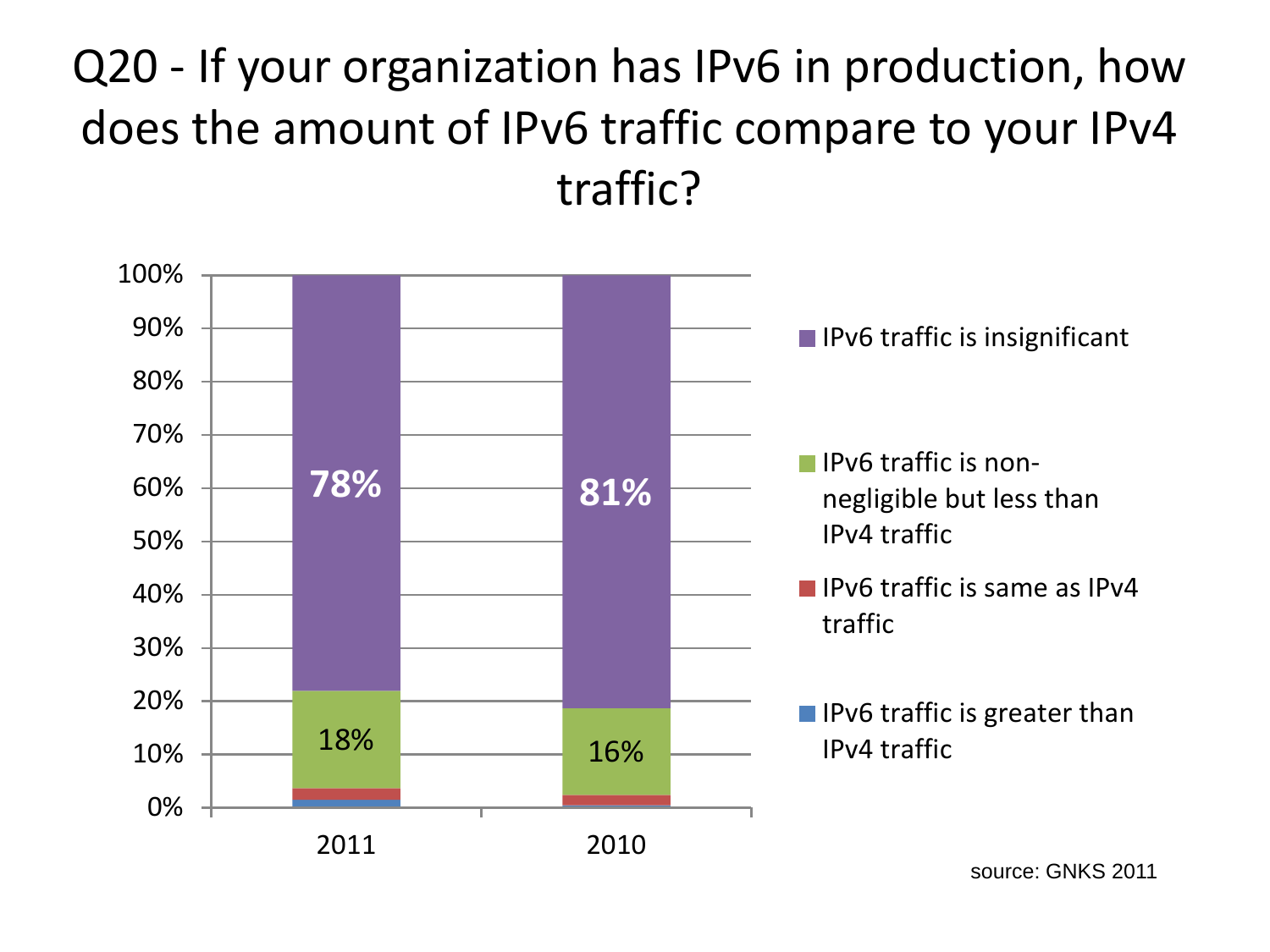### Section 3 - planning

- preparedness for IPv6 among ISPs has grown, since the original survey in 2009. Preparedness means here that ISPs are implementing IPv6 capability, plan for the deployment, and prepare for the increasing demand that they expect to come from their customers soon.
- both deployment and planning has improved significantly between June 2009 and June 2010, and even more so towards July 2011 – decreasing the "no plans" even further, and with clear advancement of both plans, and implementation itself.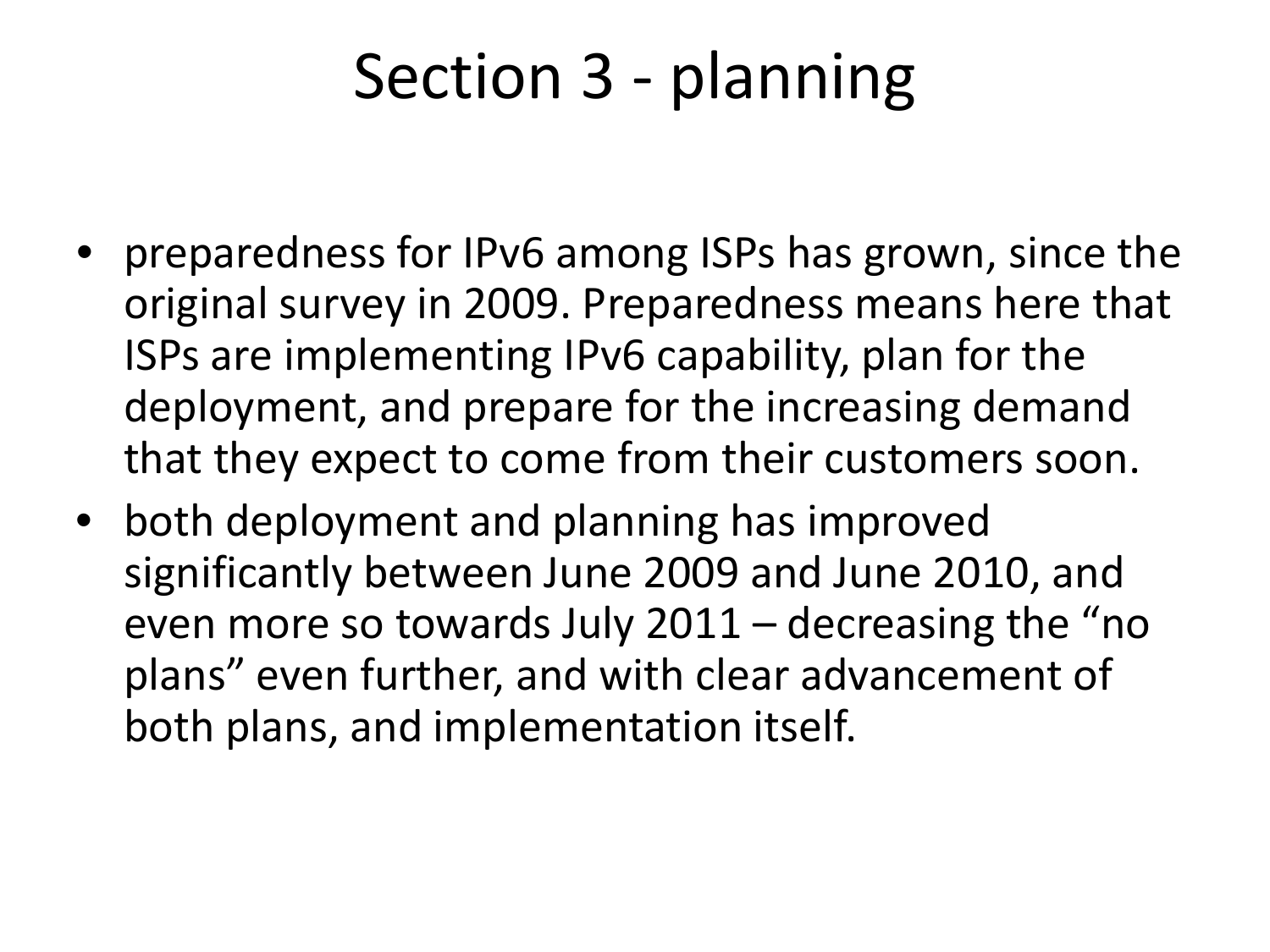#### Q22 - Which best describes your organization's IPv6 implementation (plans)?

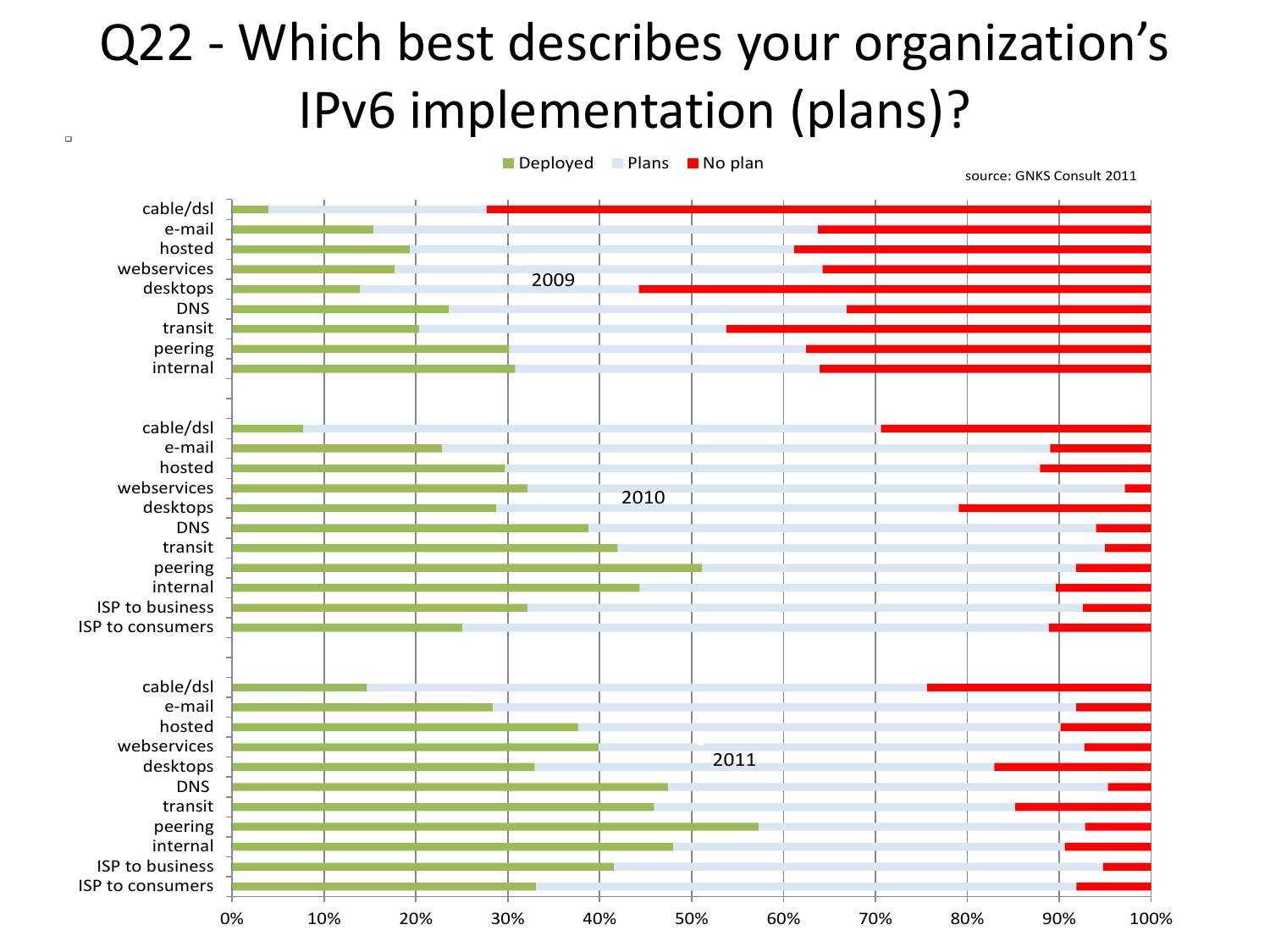#### Q22 - Which best describes your organization's IPv6 implementation (plans)?